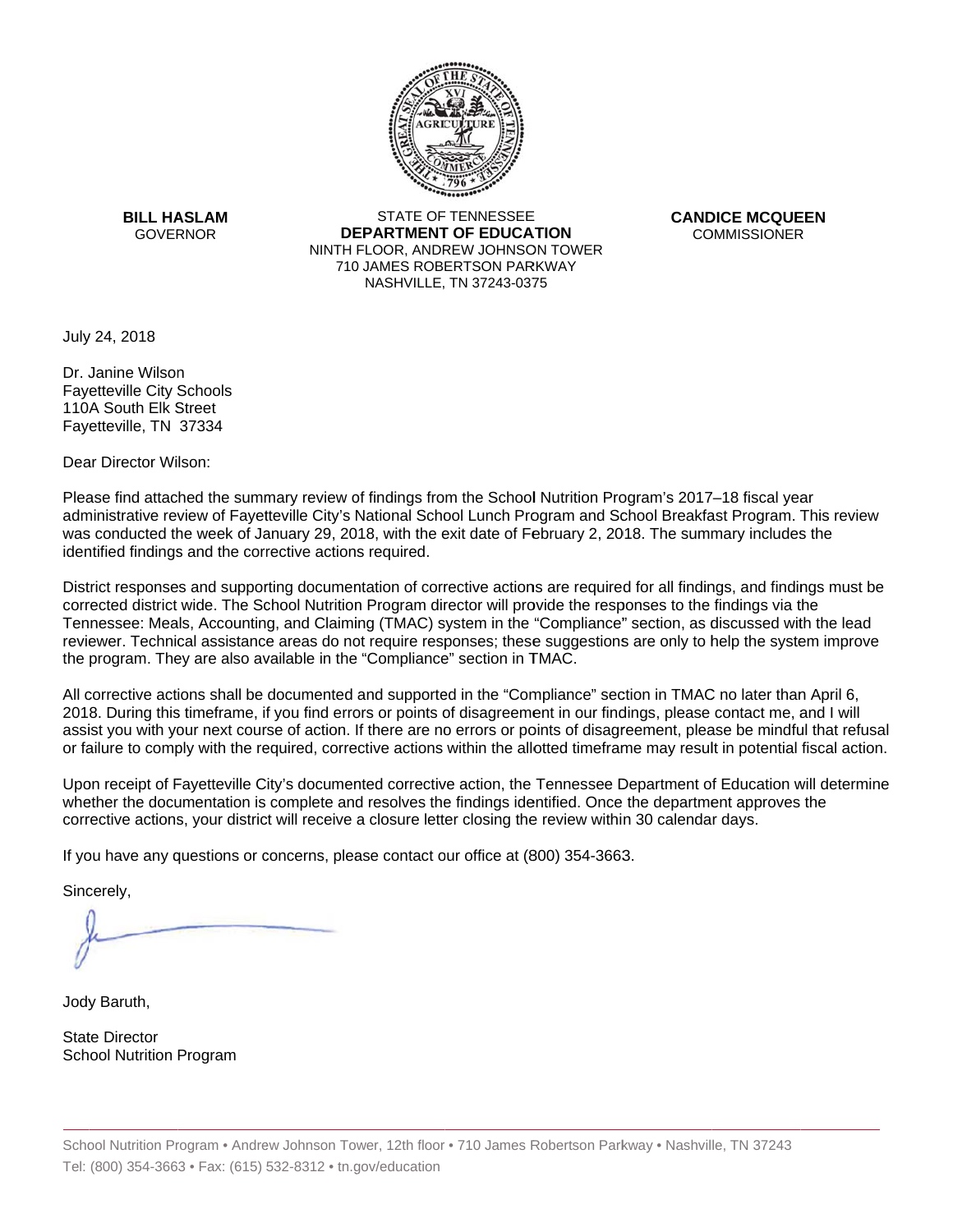

## **Fayetteville City (521) Review ID: 820**

## **Exit Conference Date: 2 /2/2018**

Review Year: 2018 Month of Review: December Lead Reviewer: Gary Gluch

| Area | <b>Findings ID</b> | <b>Finding Description</b> | <b>Required Corrective Action</b> |
|------|--------------------|----------------------------|-----------------------------------|
|      |                    |                            |                                   |

## **SFA - Level Findings**

| $100 -$<br>Certification<br>and Benefit<br>Issuance | $V - 0100$ | Reviewer was unable to validate<br>how benefits were determined<br>for one student who was<br>directly certified.                                                                 | Change the status of the student from free to<br>paid. Upload the letter notifying the family<br>about the change of benefits and POS report<br>showing the benefit change as proof of<br>compliance.                                                                         |
|-----------------------------------------------------|------------|-----------------------------------------------------------------------------------------------------------------------------------------------------------------------------------|-------------------------------------------------------------------------------------------------------------------------------------------------------------------------------------------------------------------------------------------------------------------------------|
| $1200 -$<br>Professional<br>Standards               | $V-1200$   | The school nutrition program<br>director did not meet the<br>required food safety training<br>requirement as required by The<br>Healthy, Hunger-Free Kids Act of<br>2010 (HHFKA). | Complete a food safety course and upload the<br>certificate for proof of compliance.                                                                                                                                                                                          |
| $1200 -$<br>Professional<br><b>Standards</b>        | $V-1200$   | continuing education/training<br>requirement as established by<br>the USDA's minimum<br>professional standards<br>requirements.                                                   | The school nutrition director did Schedule upcoming trainings to meet the<br>not meet the 12 hours of annual school nutrition supervisor training hour<br>requirements and attach agenda's, sign-in<br>sheets and/or certificates of completion to<br>demonstrate compliance. |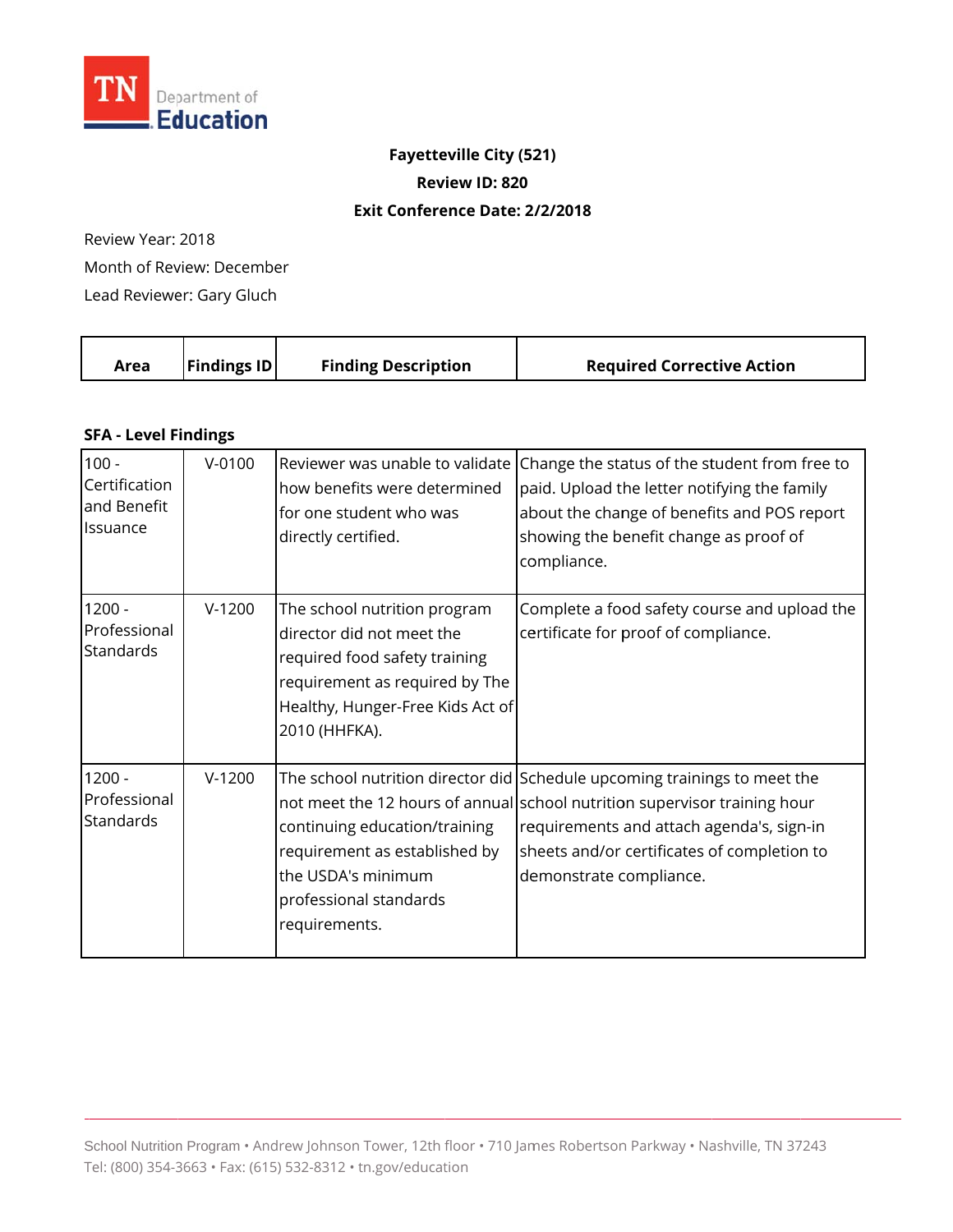

| $700 -$<br>Resource<br>Management<br>(2018) | $V-0700$ | Revenues and expenses for<br>school year 2016-2017 at the<br>School Food Authority (SFA)<br>level did not match the Local<br>Education Agency (LEA) financial<br>report and annual audit report. | Investigate the discrepancy to determine the<br>variances between the 2016-2017 financial<br>information in Tennessee Meals Accounting<br>and Claiming (TMAC) vs. the 2016-2017 annual<br>audit report to the state agency. Upload<br>documentation explaining the difference and<br>contact the state agency to make the<br>appropriate adjustments.                                            |
|---------------------------------------------|----------|--------------------------------------------------------------------------------------------------------------------------------------------------------------------------------------------------|--------------------------------------------------------------------------------------------------------------------------------------------------------------------------------------------------------------------------------------------------------------------------------------------------------------------------------------------------------------------------------------------------|
| $700 -$<br>Resource<br>Management<br>(2018) | $V-0700$ | Adult meals were being<br>provided free of charge to the<br>three custodians that assist<br>during the lunch meal service<br>and no waiver was requested<br>from the state agency.               | Collect revenue for these meals through a<br>transfer from the district's general fund until<br>an adult meal waiver is approved by the state<br>agency. For proof of compliance, upload a<br>signed copy of the approved adult meal waiver<br>form from the state agency and a copy of the<br>transfer for the meals for each service day for<br>the day of review until the waiver is granted. |
| $700 -$<br>Resource<br>Management<br>(2018) | $V-0700$ | The adult meal price for lunch<br>and breakfast was not in<br>782-5 Rev 1.                                                                                                                       | Increase the adult meal price charged for<br>breakfast and lunch using the formula stated<br>compliance with FNS Instruction in the FNS Instruction 782-5 Rev 1. Attach a<br>copy of the district communication to the staff<br>regarding the adult meal price increases and a<br>copy of the POS meal report for the month of<br>February as proof of compliance.                               |

**Site - Level Findings: Ralph Askins School (0020)** 

| 1400 - Food | $V-1400$ |                            | A share table was implemented, Adopt a SOP as part of their Hazard Analysis |
|-------------|----------|----------------------------|-----------------------------------------------------------------------------|
| Safety      |          | but, a standard operating  | and Critical Control Points (HACCP) plan to                                 |
|             |          | procedure (SOP) was not in | address food safety when operating share                                    |
|             |          | place.                     | tables. For proof of compliance, upload the                                 |
|             |          |                            | share table SOP along with the training agenda                              |
|             |          |                            | and sign in sheets.                                                         |
|             |          |                            |                                                                             |